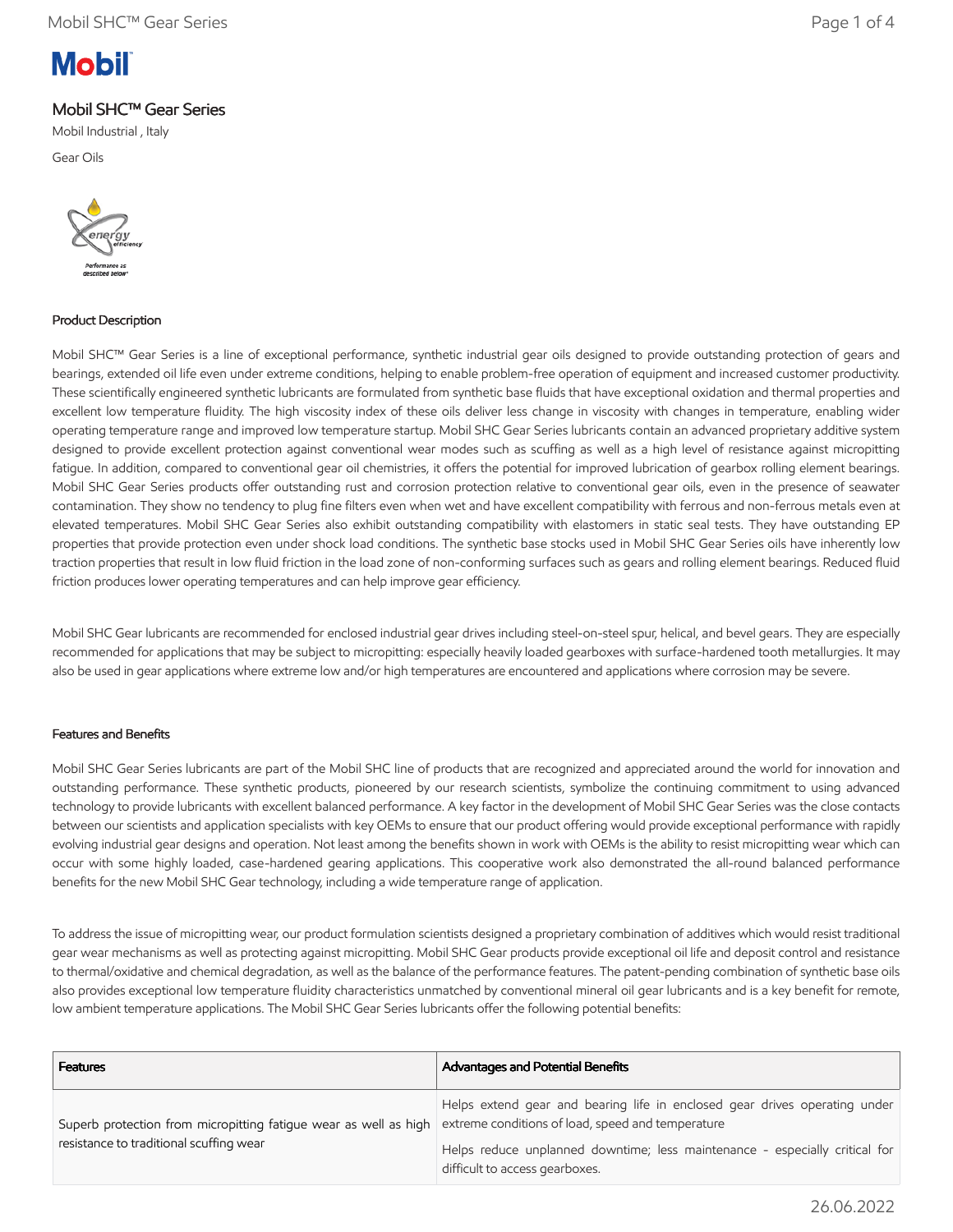| <b>Features</b>                                                                           | Advantages and Potential Benefits                                                                                                                                                 |
|-------------------------------------------------------------------------------------------|-----------------------------------------------------------------------------------------------------------------------------------------------------------------------------------|
| Excellent resistance to degradation at high temperatures                                  | Helps extend oil life and drain intervals and reduce oil consumption, which can<br>lower maintenance costs                                                                        |
| Low traction                                                                              | Helps reduce energy consumption and lower operating temperatures                                                                                                                  |
| High viscosity index equating to reduced viscosity change with<br>temperature             | Ability to operate at both high and low temperatures: especially critical in remote<br>applications with no oil cooling or heating                                                |
| Excellent resistance to rust and corrosion and very good<br>demulsibility                 | Helps to ensure smooth, trouble-free operation at high temperatures or in<br>applications subject to water contamination<br>Excellent compatibility with a variety of soft metals |
| Excellent shear stability                                                                 | Helps extend gear and bearing life                                                                                                                                                |
| Resistence to filter plugging, even in the presence of water                              | Fewer filter changes; which can help reduce maintenance costs                                                                                                                     |
| Excellent seal compatibility                                                              | Less contamination and lower potential for oil leakage                                                                                                                            |
| Excellent compatibility with common gearbox materials and with<br>mineral-based gear oils | Easy changeover from many mineral products                                                                                                                                        |

### Applications

Application Considerations: While the Mobil SHC Gear Series are compatible with mineral oil based products, admixture may detract from their performance. Consequently it is recommended that before changing a system to one of the Mobil SHC Gear Series, it should be thoroughly cleaned out and flushed to achieve the maximum performance benefits.

Mobil SHC Gear Series exceptional performance, synthetic industrial gear oils are designed to provide optimum equipment protection and oil life even under extreme conditions. They are especially formulated to resist micropitting of modern, case hardened gearing and can operate in both high and low temperature environments. Typical applications include:

 • Modern, highly loaded gearboxes used in the paper, steel, oil, textile, lumber and cement industries where gear protection and optimum oil life are required.

• Plastic extruder gearboxes

Mobil SHC Gear Series ISO VG 150, 220, 320, 460 and 680 are approved under General Electric's (GE) gear oil specification D50E35 for use in off-highway vehicle motorized wheel gearbox applications.

#### Specifications and Approvals

| This product has the following approvals: | 150      | 220      | 320      | 460      | 680      | 1000     |
|-------------------------------------------|----------|----------|----------|----------|----------|----------|
| Flender                                   | Χ        | X        | X        | Χ        | X        |          |
| GE OHV D50E35A/B/C/D/E                    | X        | $\times$ | $\times$ | $\times$ | $\times$ |          |
| SEW-Eurodrive                             | X        | $\times$ | $\times$ | $\times$ | $\times$ | $\times$ |
| ZF TE-ML 04H                              | $\times$ |          |          |          |          |          |

| This product meets or exceeds the requirements of: | 150 | 220 | 320 | 460 | 680 | 1000 |
|----------------------------------------------------|-----|-----|-----|-----|-----|------|
| AGMA 9005-F16                                      |     |     |     |     |     |      |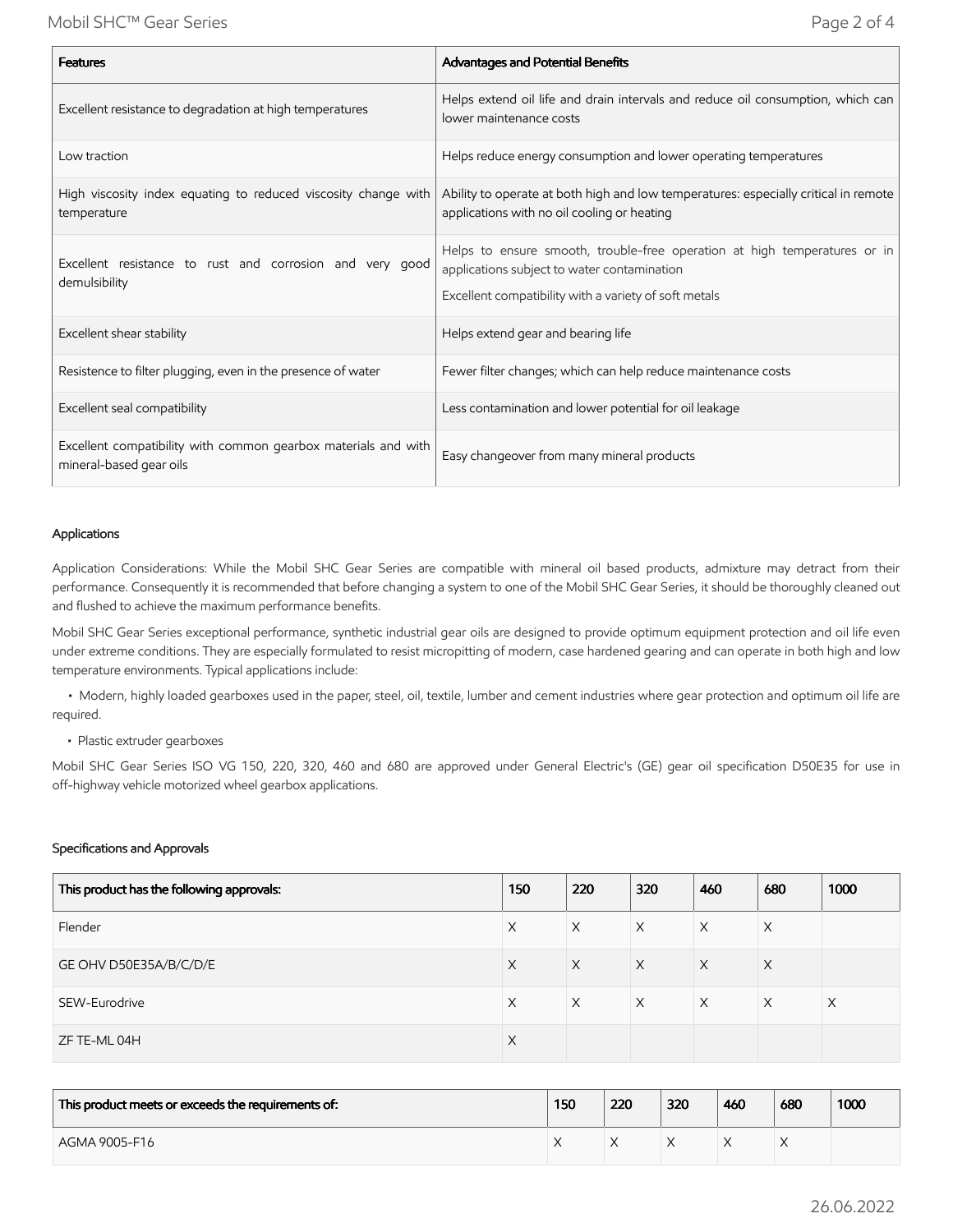Mobil SHC™ Gear Series **Page 3 of 4** 

| This product meets or exceeds the requirements of: | 150 | 220 | 320 | 460 | 680 | 1000 |
|----------------------------------------------------|-----|-----|-----|-----|-----|------|
| DIN 51517-3:2018-09                                | X   | X   | X   | X   | X   | X    |
| ISO L-CKD (ISO 12925-1:2018)                       | X   | X   | Χ   | X   | X   | X    |
| ISO L-CTPR (ISO 12925-1:2018)                      | X   | X   |     |     |     |      |

## Properties and Specifications

| Property                                                          | 150            | 220            | 320            | 460            | 680            | 1000            |
|-------------------------------------------------------------------|----------------|----------------|----------------|----------------|----------------|-----------------|
| Grade                                                             | <b>ISO 150</b> | <b>ISO 220</b> | <b>ISO 320</b> | <b>ISO 460</b> | <b>ISO 680</b> | <b>ISO 1000</b> |
| Brookfield Viscosity @ -17.8 C, mPa.s, ASTM D2983                 |                |                |                |                | 41000          | 96000           |
| Brookfield Viscosity @ -29 C, mPa.s, ASTM D2983                   | 18200          | 35000          | 57000          | 107000         | 156000         | 500000          |
| Copper Strip Corrosion, 24 h, 121 C, Rating, ASTM D130            | 1B             | 1B             | 1B             | 1B             | 1B             | 1B              |
| Demulsibility, Total Free Water, for EP Oils, ml, ASTM D2711      | 88             | 87             | 85             | 84             | 87             | 82              |
| Density @ 15.6 C, g/ml, ASTM D4052                                | 0.86           | 0.86           | 0.86           | 0.86           | 0.86           | 0.87            |
| Emulsion, Time to 37 mL Water, 82 C, min, ASTM D1401              | 10             | 10             | 10             | 15             | 25             | 40              |
| FZG Micropitting, Fail Stage, Rating, FVA 54                      | 10             | 10             | 10             | $10$           | 10             | 10              |
| FZG Micropitting, GFT-Class, Rating, FVA 54                       | High           | High           | High           | High           | High           | High            |
| FZG Scuffing, Fail Load Stage, A/16.6/90, ISO 14635-1(mod)        |                | >14            | >14            | $>14$          | $>14$          | >14             |
| FZG Scuffing, Fail Load Stage, A/8.3/90, ISO 14635-1              | $>14$          |                |                |                |                |                 |
| FZG Scuffing, Fail Load Stage, A/8.3/90, ISO 14635-1(mod)         |                | 14             | 14             | 14             | 14             | 14              |
| Flash Point, Cleveland Open Cup, °C, ASTM D92                     | 233            | 233            | 233            | 234            | 234            | 234             |
| Foam, Sequence II, Stability, ml, ASTM D892                       | 0              | 0              | $\mathbf 0$    | 0              | 0              | 0               |
| Foam, Sequence II, Tendency, ml, ASTM D892                        | 0              | 0              | 0              | 0              | 0              | 0               |
| Four-Ball Extreme Pressure Test, Load Wear Index, kgf, ASTM D2783 | 51             | 51             | 51             | 51             | 51             | 51              |
| Four-Ball Extreme Pressure Test, Weld Load, kgf, ASTM D2783       | 200            | 200            | 200            | 200            | 200            | 200             |
| Kinematic Viscosity @ 100 C, mm2/s, ASTM D445                     | 22.2           | 30.4           | 40.6           | 54.1           | 75.5           | 99.4            |
| Kinematic Viscosity @ 40 C, mm2/s, ASTM D445                      | 150            | 220            | 320            | 460            | 680            | 1000            |
| Pour Point, °C, ASTM D5950                                        | $-54$          | $-45$          | $-48$          | $-48$          | $-42$          | $-33$           |
| Rust Characteristics, Procedure B, ASTM D665                      | PASS           | PASS           | PASS           | PASS           | PASS           | PASS            |
| Total Acid Number, mgKOH/g, ASTM D664                             | 0.9            | 0.9            | 0.9            | 0.9            | 0.9            | 0.9             |
| Viscosity Index, ASTM D2270                                       | 176            | 180            | 181            | 184            | 192            | 192             |